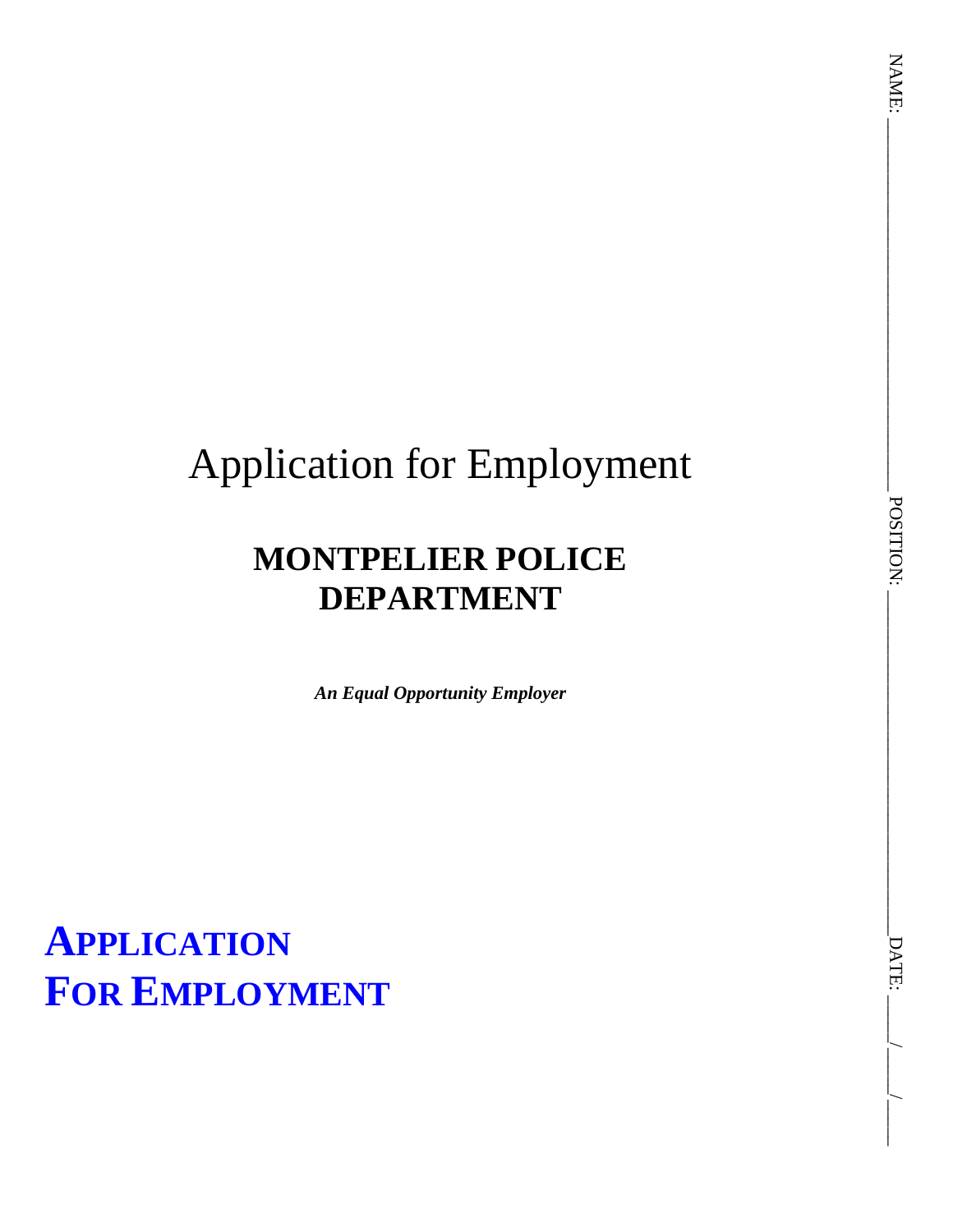We consider applicants for all positions without regard to race, color, religion, creed, gender, national origin, age, disability, marital or veteran status, or any other legally protected status.

| (Please Print)                                                                                                                                                                                                                                                                                                                                                                                    |                    |                                                  |                      |                        |
|---------------------------------------------------------------------------------------------------------------------------------------------------------------------------------------------------------------------------------------------------------------------------------------------------------------------------------------------------------------------------------------------------|--------------------|--------------------------------------------------|----------------------|------------------------|
| Position(s) Applied For:                                                                                                                                                                                                                                                                                                                                                                          |                    |                                                  | Date of Application: |                        |
| How Did You Learn About Us?                                                                                                                                                                                                                                                                                                                                                                       |                    |                                                  |                      |                        |
|                                                                                                                                                                                                                                                                                                                                                                                                   |                    |                                                  |                      |                        |
| Advertisement                                                                                                                                                                                                                                                                                                                                                                                     | Relative<br>Friend | Inquiry<br>Other:                                |                      |                        |
| <b>Employment Agency</b>                                                                                                                                                                                                                                                                                                                                                                          |                    |                                                  |                      |                        |
| <b>Last Name</b>                                                                                                                                                                                                                                                                                                                                                                                  | <b>First Name</b>  |                                                  | <b>Middle Name</b>   |                        |
| <b>Address</b><br><b>Number</b>                                                                                                                                                                                                                                                                                                                                                                   | <b>Street</b>      | City                                             | <b>State</b>         | Zip Code               |
|                                                                                                                                                                                                                                                                                                                                                                                                   |                    |                                                  |                      |                        |
| Telephone Number(s)                                                                                                                                                                                                                                                                                                                                                                               |                    |                                                  |                      | Social Security Number |
|                                                                                                                                                                                                                                                                                                                                                                                                   |                    |                                                  |                      |                        |
|                                                                                                                                                                                                                                                                                                                                                                                                   |                    |                                                  |                      |                        |
|                                                                                                                                                                                                                                                                                                                                                                                                   |                    |                                                  |                      | AM PM                  |
| If you are under 18 years of age, can you provide required                                                                                                                                                                                                                                                                                                                                        |                    |                                                  |                      |                        |
| $\overline{N}$                                                                                                                                                                                                                                                                                                                                                                                    |                    |                                                  |                      |                        |
| NO                                                                                                                                                                                                                                                                                                                                                                                                |                    |                                                  |                      |                        |
| If Yes, give date:                                                                                                                                                                                                                                                                                                                                                                                |                    |                                                  |                      |                        |
| <b>YES</b><br>N <sub>O</sub>                                                                                                                                                                                                                                                                                                                                                                      |                    |                                                  |                      |                        |
| If Yes, give date:                                                                                                                                                                                                                                                                                                                                                                                |                    |                                                  |                      |                        |
|                                                                                                                                                                                                                                                                                                                                                                                                   |                    |                                                  | <b>YES</b>           | N <sub>O</sub>         |
| <b>YES</b><br>N <sub>O</sub>                                                                                                                                                                                                                                                                                                                                                                      |                    |                                                  |                      |                        |
| <b>YES</b><br>$\overline{\rm NO}$                                                                                                                                                                                                                                                                                                                                                                 |                    |                                                  |                      |                        |
| Are you prevented from lawfully becoming employed in this                                                                                                                                                                                                                                                                                                                                         |                    |                                                  |                      |                        |
| Country because of Visa or Immigration Status?                                                                                                                                                                                                                                                                                                                                                    |                    |                                                  |                      |                        |
| <i>Proof of citizenship or immigration status will be required upon employment</i> $\Box$ YES<br>N <sub>O</sub>                                                                                                                                                                                                                                                                                   |                    |                                                  |                      |                        |
| Date available for work $\frac{1}{\sqrt{1-\frac{1}{1-\frac{1}{1-\frac{1}{1-\frac{1}{1-\frac{1}{1-\frac{1}{1-\frac{1}{1-\frac{1}{1-\frac{1}{1-\frac{1}{1-\frac{1}{1-\frac{1}{1-\frac{1}{1-\frac{1}{1-\frac{1}{1-\frac{1}{1-\frac{1}{1-\frac{1}{1-\frac{1}{1-\frac{1}{1-\frac{1}{1-\frac{1}{1-\frac{1}{1-\frac{1}{1-\frac{1}{1-\frac{1}{1-\frac{1}{1-\frac{1}{1-\frac{1}{1-\frac{1}{1-\frac{1}{1-\$ |                    |                                                  |                      |                        |
| Are you available to work $\Box$ Full Time (please indicate 1 2 3 shift)                                                                                                                                                                                                                                                                                                                          |                    |                                                  |                      |                        |
| Part-Time<br>(please indicate Mornings Afternoon Evenings)                                                                                                                                                                                                                                                                                                                                        |                    |                                                  |                      |                        |
|                                                                                                                                                                                                                                                                                                                                                                                                   | Temporary          | (please indicate dates available $\frac{1}{2}$ / |                      |                        |
|                                                                                                                                                                                                                                                                                                                                                                                                   |                    |                                                  | <b>YES</b>           | NO                     |
| <b>YES</b><br>N <sub>O</sub>                                                                                                                                                                                                                                                                                                                                                                      |                    |                                                  |                      |                        |
| $\overline{N}$<br><b>YES</b><br>A criminal record does not constitute an automatic bar to employment and will be considered as it relates to the job in question.                                                                                                                                                                                                                                 |                    |                                                  |                      |                        |
|                                                                                                                                                                                                                                                                                                                                                                                                   |                    |                                                  |                      |                        |

#### WE ARE AN EQUAL OPPORTUNITY EMPLOYER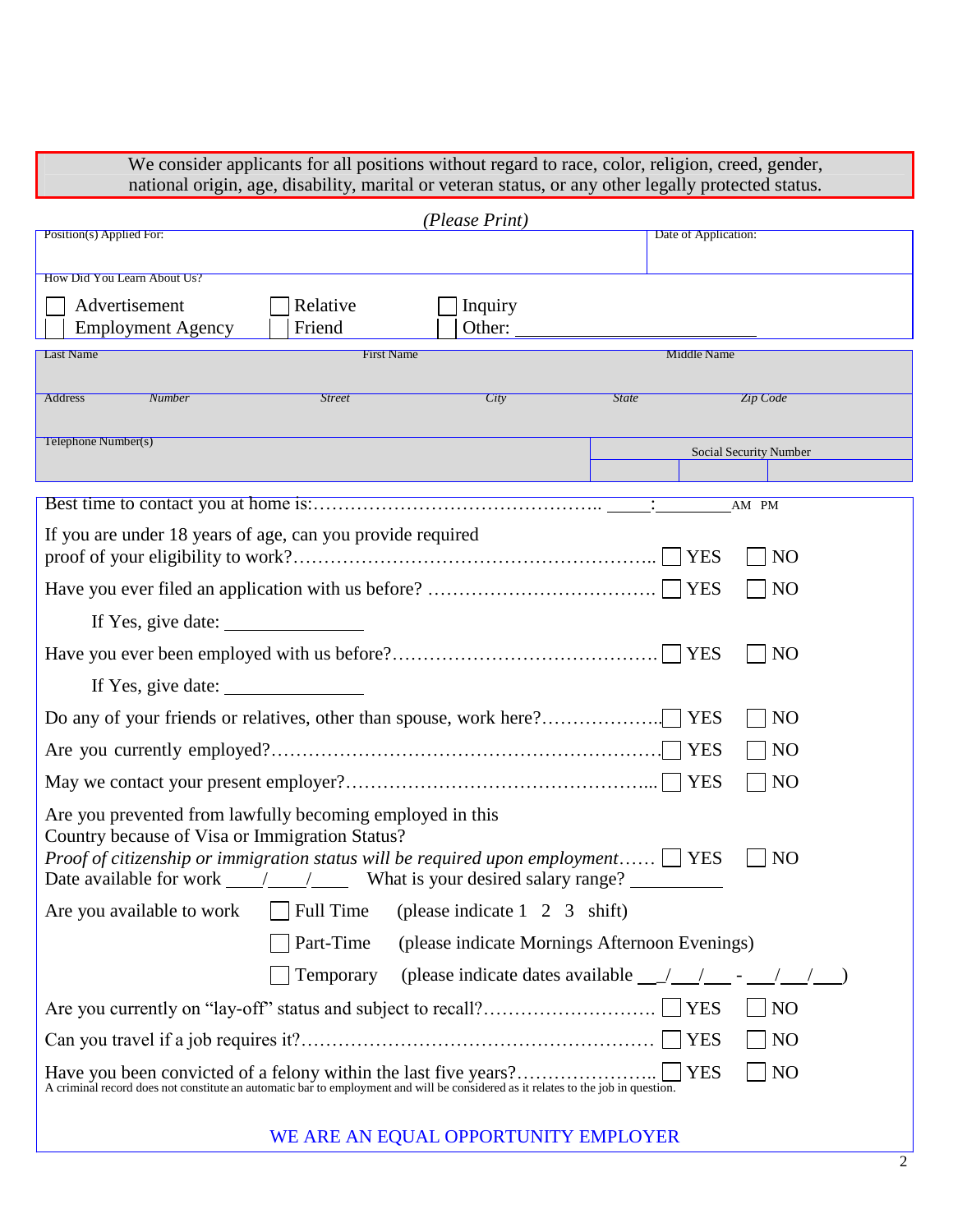## **EDUCATION**

|                          | Name and Address<br>of School | <b>Course of Study</b> | Year<br>Completed | Diploma<br>Degree |
|--------------------------|-------------------------------|------------------------|-------------------|-------------------|
| Elementary<br>School     |                               |                        |                   |                   |
| High<br>School           |                               |                        |                   |                   |
| Undergraduate<br>College |                               |                        |                   |                   |
| Graduate<br>Professional |                               |                        |                   |                   |
| Other<br>(Specify)       |                               |                        |                   |                   |

Describe any specialized training, apprenticeship, skills, and extra-curricular activities.

Describe any job-related training received in the United States military.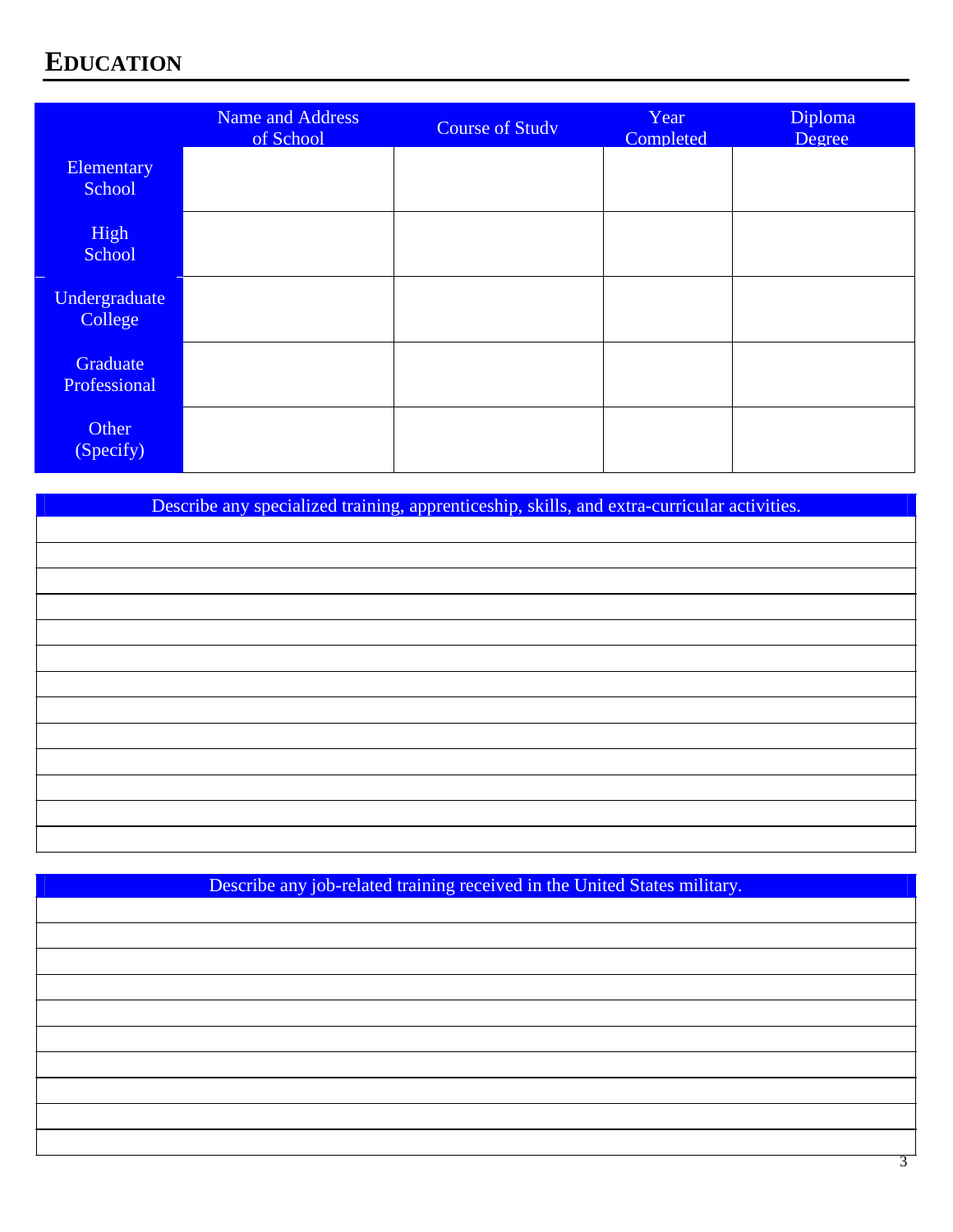## **EMPLOYMENT EXPERIENCE**

Employer Dates Employed Work Performed Address Telephone Number(s) **Hourly Rate/Salary** Starting Final Job Title Supervisor Reason for Leaving Employer Dates Employed From To Work Performed Address Telephone Number(s) and the contract of the Hourly Rate/Salary From To Job Title Supervisor Reason for Leaving Employer Dates Employed Nork Performed From To Address Telephone Number(s) **Hourly Rate/Salary** Starting Final Job Title Supervisor Reason for Leaving Employer Dates Employed From To Work Performed Address Telephone Number(s) **Hourly Rate/Salary** From To Job Title Supervisor Reason for Leaving Start with your present or last job. Include any job-related military service assignments and volunteer activities. You may exclude organizations which indicate race, color, religion, gender, national origin, disabilities or other protected status. **1. 2. 3. 4. If you need additional space, please continue on a separate sheet of paper.**

List professional, trade, business, or civic activities and offices held. *You may exclude membership which would reveal gender, race, religion, national origin, age, ancestry, disability or other protected status:*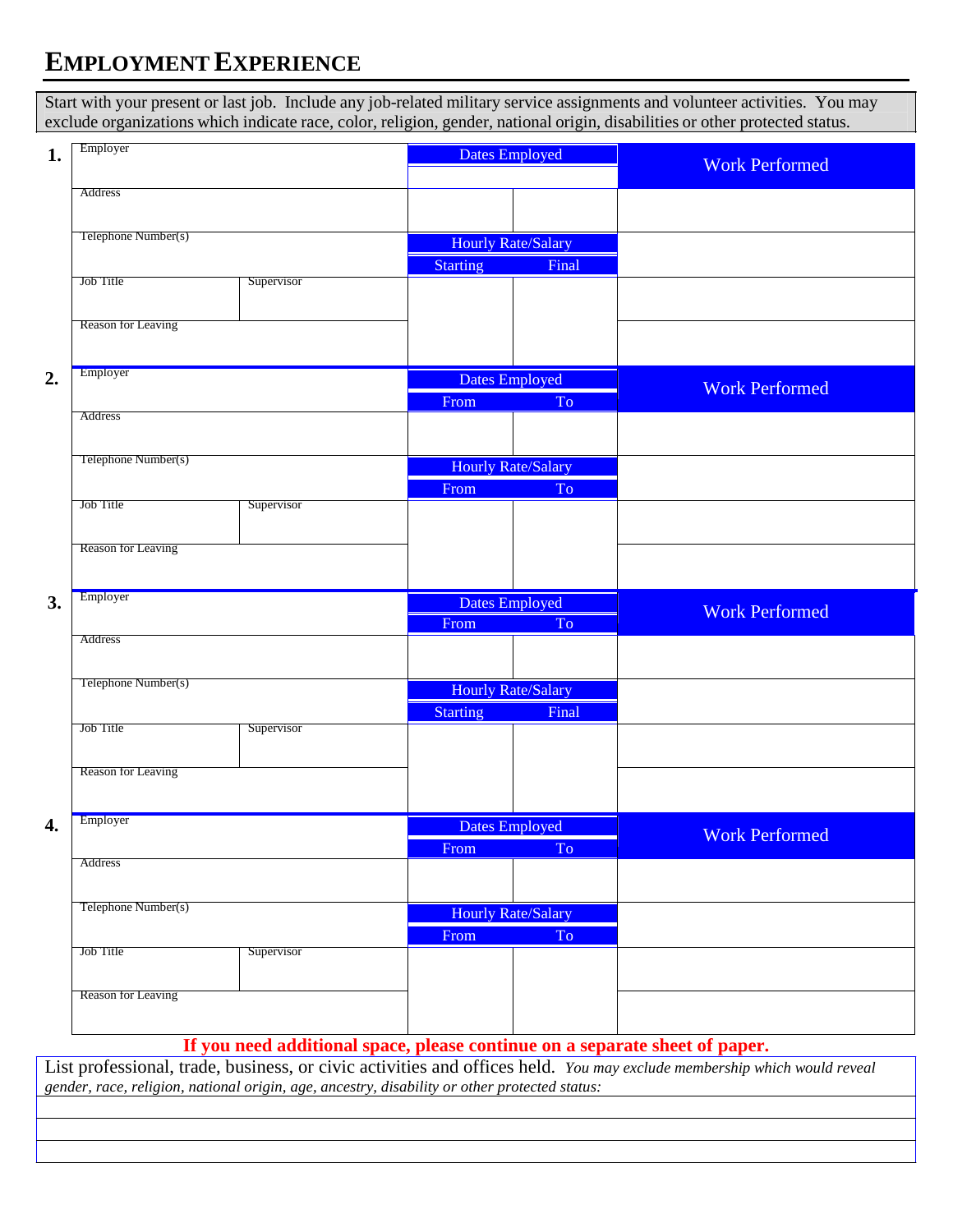## **ADDITIONAL INFORMATION**

#### **Other Qualifications**

Summarize special job-related skills and qualifications acquired from employment or other experience.

#### **SPECIALIZED SKILLS (CHECK SKILLS/EQUIPMENT OPERATED)**

Terminal PC/MAC Typewriter WPM

Shorthand WPM

Spreadsheet Production/Mobile Word Processing Machinery (List) Other (list)

*State any additional information you feel may be helpful to us in considering your application.*

#### Note to Applicants: DO NOT ANSWER THIS QUESTION UNLESS YOU HAVE BEEN INFORMED ABOUT THE REQUIREMENTS OF THE JOB FOR WHICH YOU ARE APPLYING.

Are you capable of performing in a reasonable manner, with or without a reasonable accommodation, the activities involved in the job or occupation for which you have applied? A review of the activities involved in such a job or occupation has been given. YES NO

**REFERENCES**

|               | (Name)    |  | <b>Phone Number</b> |
|---------------|-----------|--|---------------------|
|               | (Address) |  |                     |
| $\mathcal{D}$ | (Name)    |  | <b>Phone Number</b> |
|               | (Address) |  |                     |
| 3             | (Name)    |  | <b>Phone Number</b> |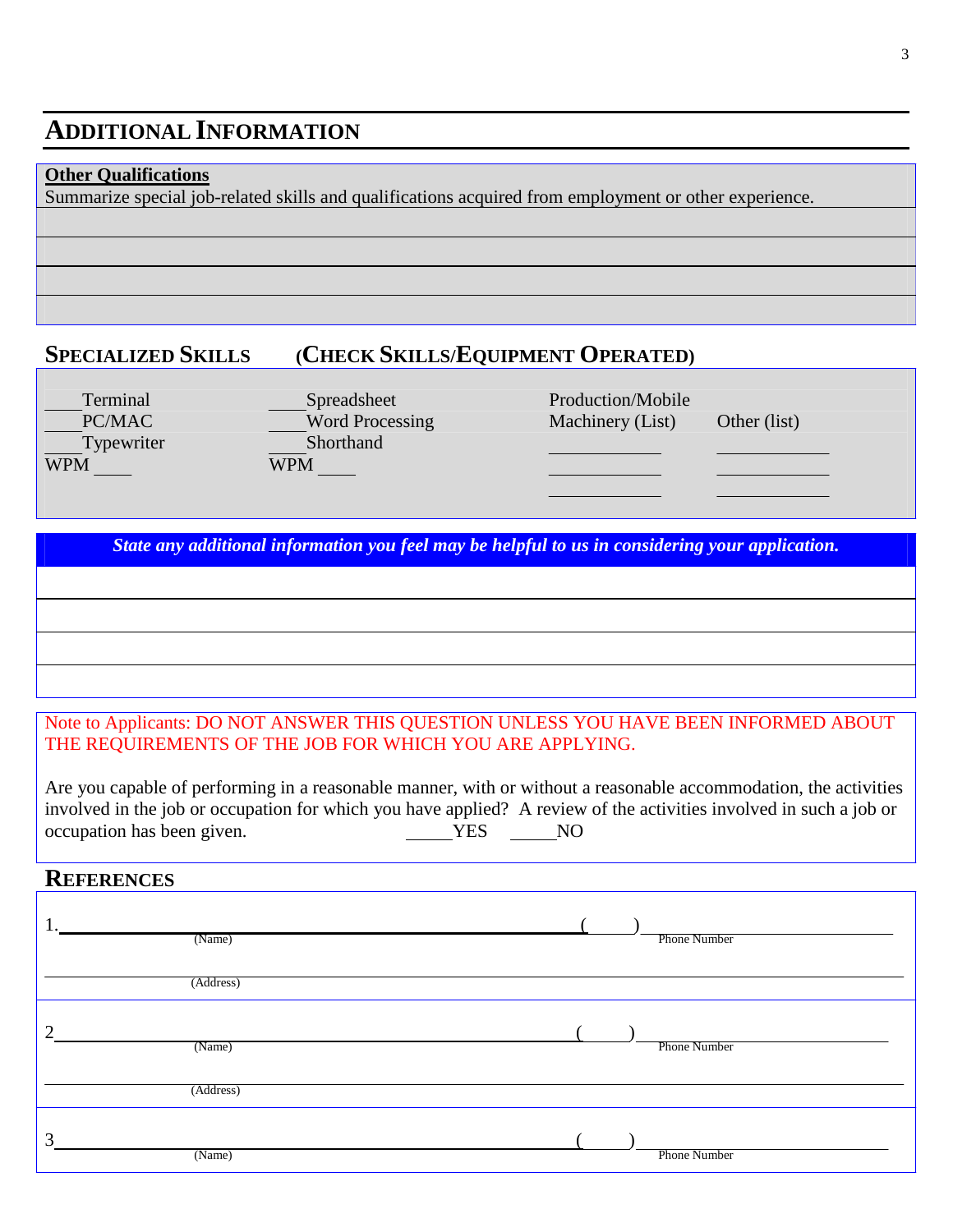## **APPLICANT'S STATEMENT**

I certify that answers given herein are true and complete.

I authorize the investigation of all statements contained in this application for employment as may be necessary in arriving at an employment decision.

This application for employment shall be considered active for a period of time not to exceed 45 days. Any applicant wishing to be considered for employment beyond this time period should inquire as to whether or not applications are being accepted at that time.

I hereby understand and acknowledge that, unless otherwise defined by applicable law, any employment relationship with this organization is of an *"at will"* nature, which means that the Employee may resign at any time and the Employer may discharge Employee at any time with or without cause. It is further understood that this *"at will*" employment relationship may not be changed by any written documents or by conduct unless such change is specifically acknowledged in writing by an authorized executive of this organization.

In the event of employment, I understand that false or misleading information given in my application or interview(s) may result in discharge. I understand, also, that I am required to abide by all rules and regulations of the employer.

Signature of Applicant Date Date of Applicant Date of Applicant Date of Applicant Date of Applicant Date of Applicant Date of Applicant Date of Applicant Date of Applicant Date of Applicant Date of Applicant Date of Applic

| FOR PERSONNEL DEPARTMENT USE ONLY                                                                                                                                                                                                                             |             |      |
|---------------------------------------------------------------------------------------------------------------------------------------------------------------------------------------------------------------------------------------------------------------|-------------|------|
| Arrange Interview   Yes   No<br>Remarks: New York Changes and Changes and Changes and Changes and Changes and Changes and Changes and Changes and Changes and Changes and Changes and Changes and Changes and Changes and Changes and Changes and Changes and |             |      |
|                                                                                                                                                                                                                                                               | Interviewer | Date |
| Employed Yes No Date of Employment                                                                                                                                                                                                                            |             |      |
| <b>Hourly Rate</b><br>Salary Department<br>Job Title                                                                                                                                                                                                          |             |      |
| $\mathbf{B}\mathbf{y}$                                                                                                                                                                                                                                        |             |      |
| Name and Title                                                                                                                                                                                                                                                | Date        |      |